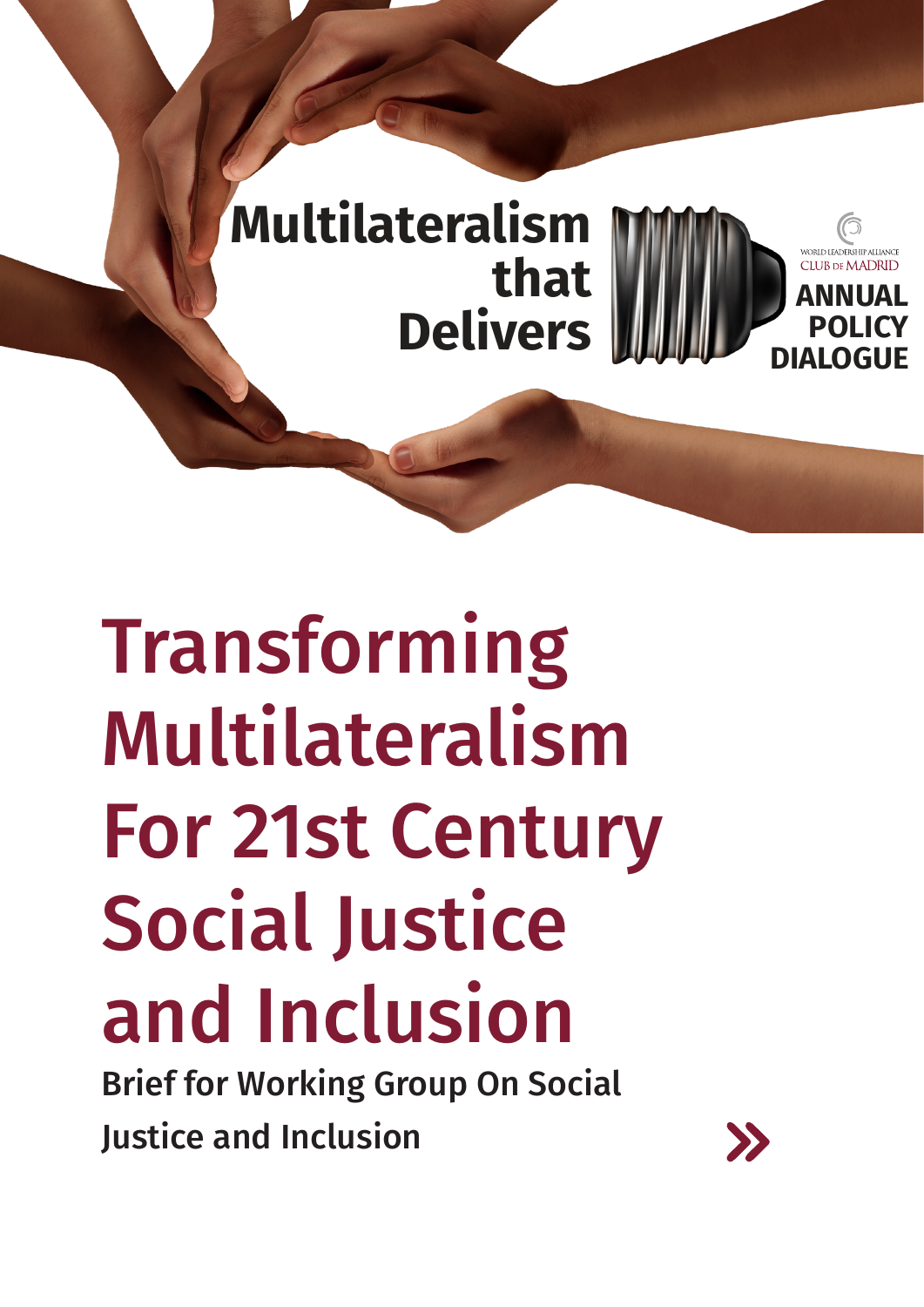We must seize this moment to produce results for the millions of vulnerable made even more vulnerable in the pandemic but also to emerge from the pandemic with renewed multilateral institutions which respond to people's basic needs. It's time to 'shake the trees.'

# — Aminata Touré, Prime Minister of Senegal, (2013-2014)

# Working Group on Social Justice and Inclusion

### Working Group Leader

• The **[Friedrich Ebert Stiftung \(FES\)](https://www.fesny.org/)**, New York Office [\(Sara Burke](https://www.fesny.org/about/team-contact/))

# Working Group Members

- **• Laura Chinchilla**, Vice President of the WLA-CdM, President of Costa Rica (2010-2014)
- **• Aminata Touré**, Member of WLA-CdM, Prime Minister of Senegal (2013-2014)
- **• Romina Boarini**, Senior Advisor and Coordinator of the Inclusive Growth Initiative, OECD
- **• Sharan Burrow**, General Secretary, International Trade Union Confederation
- **• Liam Byrne**, MP, Labour Party, Parliament of the United Kingdom; Member of bipartisan group on inclusive economies
- **• Brahima Sangafowa Coulibaly**, Vice President and Director, Global Economy and Development Program, The Brookings Institute
- **• Jayati Ghosh**, Professor, Jawaharlal Nehru University
- **• José Antonio Ocampo**, Professor, Columbia University and Chair of the Independent Commission for the Reform of International Corporate Taxation (ICRICT); formerly Finance Minister of Colombia and United Nations Under Secretary General
- **• Cecilia Nahón**, Alternate Executive Director, World Bank Group (WBG)
- **• Isabel Ortiz**, Director of Global Social Justice Program, Initiative for Policy Dialogue; formerly Director of Social Protection, International Labour Organization
- **• Ted Piccone**, Senior Fellow, Security and Strategy, Foreign Policy Program, Brookings; Chief Engagement Officer, World Justice Project
- **• Juan Somavía**, formerly Director-General, International Labour Organization; Special Adviser on Interregional Policy Cooperation to UN Secretary General Ban Ki-moon; Permanent Representative of Chile to the United Nations
- **• Katherine Trebeck**, Advocacy and Influencing lead, Well-being Economy Alliance

The ideas expressed in this Background Paper do not necessarily represent the views of the organisers or of the individual Working Group members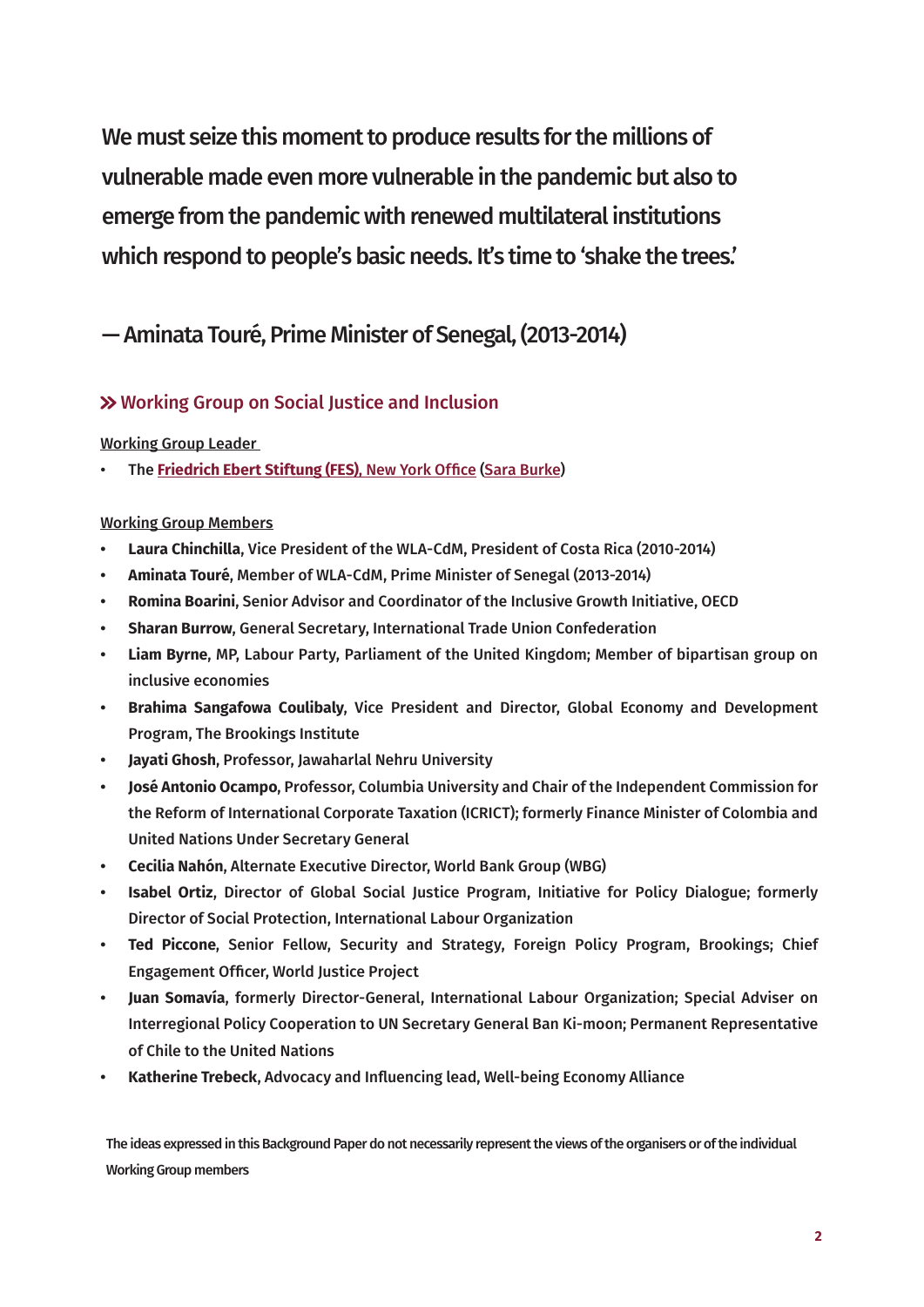## <span id="page-2-0"></span> $\gg$  Introduction

As World Leadership Alliance-Club de Madrid (WLA-CdM) Members President Laura Chinchilla (Costa Rica, 2010 – 2014) and Prime Minister Aminata Touré (Senegal, 2013-2014) have noted, the Covid-19 pandemic has thrown into sharp relief the inadequacies of the multilateral framework to deliver inclusivity, both among the community of nations and among groups within countries, while also ensuring social justic[e1](#page-10-0) . However, the Covid crisis has also revealed opportunities for international cooperation to help mitigate the impact of the pandemic and produce an inclusive recovery. Vulnerable populations: people living in poverty or marginalized due to ethnicity, gender, age, migration status or lack of legal identity, religion or national origin, least-developed countries, countries and individuals in debt distress, and conflict affected countries, as well as all the small and medium enterprises around the world that have been destroyed or negatively impacted, and the middle and working classes which have grown mistrustful of top-down political systems led by elites; all need practical, people-centered solutions to global problems like the pandemic, challenges that can only be solved by international cooperation and a responsive multilateral system.

The disproportionate impact of the pandemic on excluded and vulnerable groups, and the potential for social

unrest this produces, combined with economic uncertainties; labor redundancy as digitalization proceeds; dislocation and other social impacts of climate change; increasing political polarization; and the concentration of wealth and entrenched inequality (including of power and influence) around the globe leads us to believe that social justice, inclusion and equity can no longer remain just guiding principles: they must be placed at the core of our efforts as advocates for global economic security.

WLA-CdM Members President Danilo Türk (Slovenia, 2007-2012) and President Cassam Uteem (Mauritius, 1992-1997, 1997-2002) have therefore called on our global economic governance institutions<sup>2</sup> to go beyond building better capacity for understanding and impacting goals of social cohesion and equity to making them mission-level objectives of their economic philosophy. Though tremendous progress has been touted in reducing poverty globally $^3$  , all too often the institutions created 70 years ago in Bretton Woods are seen as supporters of the status quo and benefactors of entrenched interests.

Gross Domestic Product metrics are simply not sufficient for responding to the expectations of people who experience deprivation, unemployment, exclusion and infectious disease as individuals and groups, not as aggregates.<sup>4</sup> In this

sense, the economic is the political. Governance is being impacted by economic grievances related to stagnant wages, precarious work, rising inequality, informal labor markets, and fiscal austerity. Political systems are failing to respond, as political capture by special interests and the "thinness" of representative democracy are eroding democratic practice around the globe and increasing polarization<sup>5</sup>. The challenge is, therefore, to ensure that our global economic institutions become visible standard-bearers for broad-based economic well-being, inclusion and equity. This in turn reaffirms the social contract – a just transition - in which governments develop policies and tools to more effectively safeguard people[6](#page-10-0) . As more than a million have perished during the current pandemic and tens of millions face economic catastrophe, the urgency of strengthening our multilateral

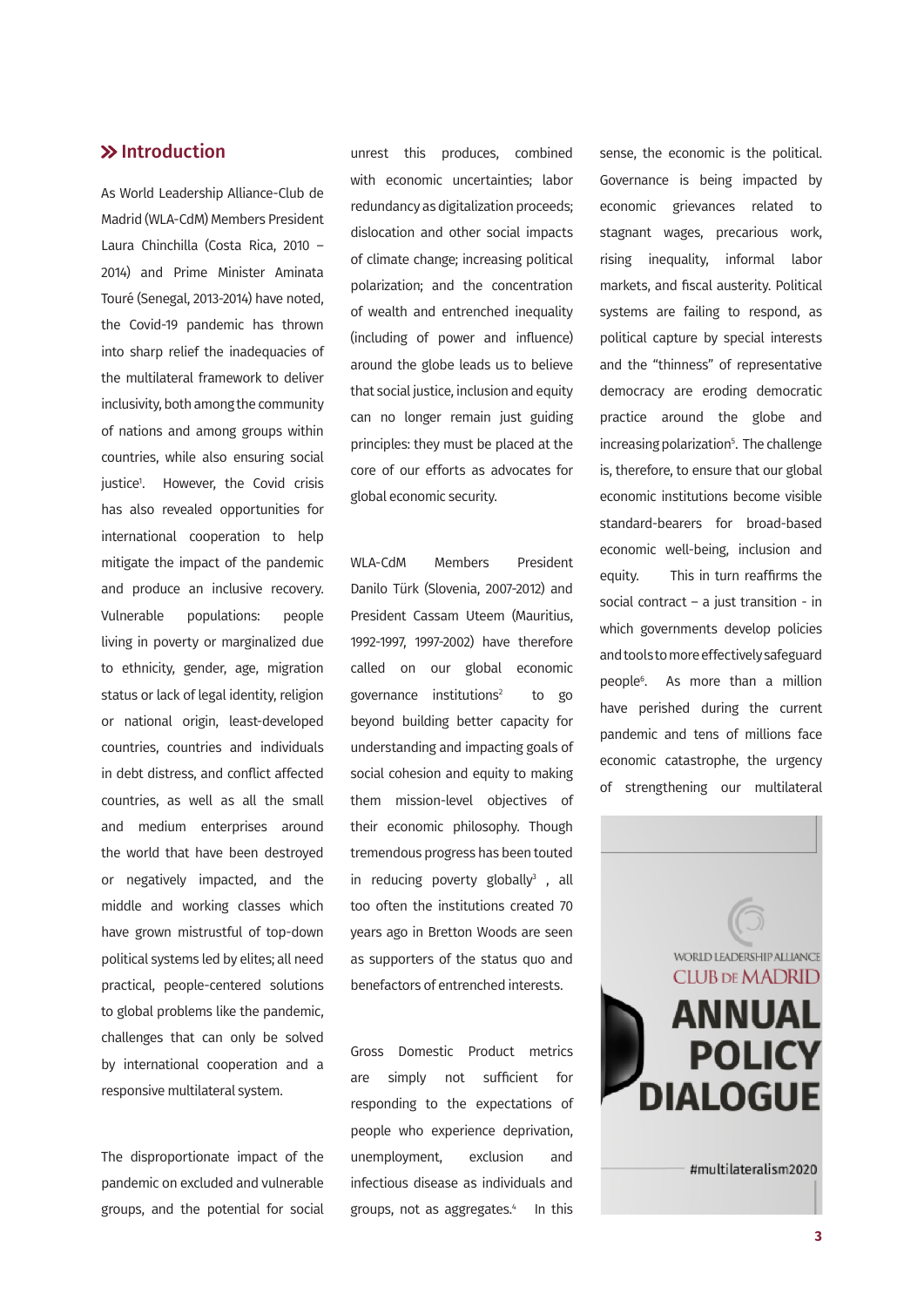<span id="page-3-0"></span>capacity to respond effectively with results people experience firsthand cannot be overstated.

To do so, this brief – informed by perspectives from governments, international institutions, civil society organizations and social movements – presents a way forward for policymakers worldwide, based on the most actionable policies they can champion and implement to strengthen social justice and inclusion. We focus on how to incentivize:

- **• Actions for equity:** mobilize funding to promote equity, including universal social protection floors (USPFs). We want to ensure that international financial institutions enact USPFs in their development assistance strategies and programs.
- **• Actions for tax reform:**  embrace greater transparency, democratic oversight and taxation of profits and wealth in national and global tax systems. This can create a larger tax base for social development initiatives like the UN 2030 Agenda's Sustainable Development Goals, particularly Goal 8 on inclusive and full employment.
- **• Actions for debt relief:** overhaul the debt regime that keeps both countries and individuals

from developing. Debt relief must be linked to inclusive social development.

**• Convincing skeptics** that social justice, equity and well-being outcomes are part of the core institutional missions of the global economic governance institutions.

Firstly, the paper frames the conversation by defining what is meant when we say, "social justice" and which understanding of "inclusion" will be relied upon in this scope. Secondly, the paper unpacks opportunities to pursue actionable policies that match the goals of the working group. Finally, the paper provides practical recommendations for the way forward, highlighting policies and actions that can be taken by WLA-CdM members and their partners to respond to the urgent need to reshape multilateral efforts for the formidable challenges of this century. The implementation strategy and subsequent efforts to realize these recommendations builds on a 14 year Shared Societies Project effort at the WLA-CdM, which in 2011, in partnership with Friedrich-Ebert-Stiftung and others, developed a Guiding Principles of the Economics of Shared Societies that demonstrated the benefits of and delineated the policy parameters for inclusive economies<sup>7</sup>, and which called on the IMF in 2012 to "better identify political and social systems that clearly hold back economic growth and the

creation of shared societies", <sup>8</sup>and which called on the G-20 in 2013 to build jobs for inclusive growth<sup>9</sup>, among other initiatives.

#### **>> Context**

#### **What is meant by "social justice"?**

Social justice depends on a social contract that ensures people's basic needs will be met by their governments via tax revenues and policies to guarantee that the interests of the market are not allowed to prevail over the needs of people and that the interests of any one group, whether majority or minority, does not deny the rights of any other. In parallel, a just international order ensures that all countries are enabled to develop, especially through the mobilization of domestic resources and in the context of fair international economic rules, to provide for the wellbeing of their citizens/residents<sup>10</sup>. To address these shortcomings, the United Nations member states have adopted a set of economic, social and cultural rights on which a just global order should be built. They have also committed to 17 Sustainable Development Goals, including Goal 10, to reduce inequality within and among countries. Organizations as far ranging as the WLA-CdM and the International Trade Union Confederation have called for a new Social Contract between citizens, workers, employers and governments<sup>11</sup>. Employment – decent, environmentally sustainable and legally recognized jobs - must be conceived as a public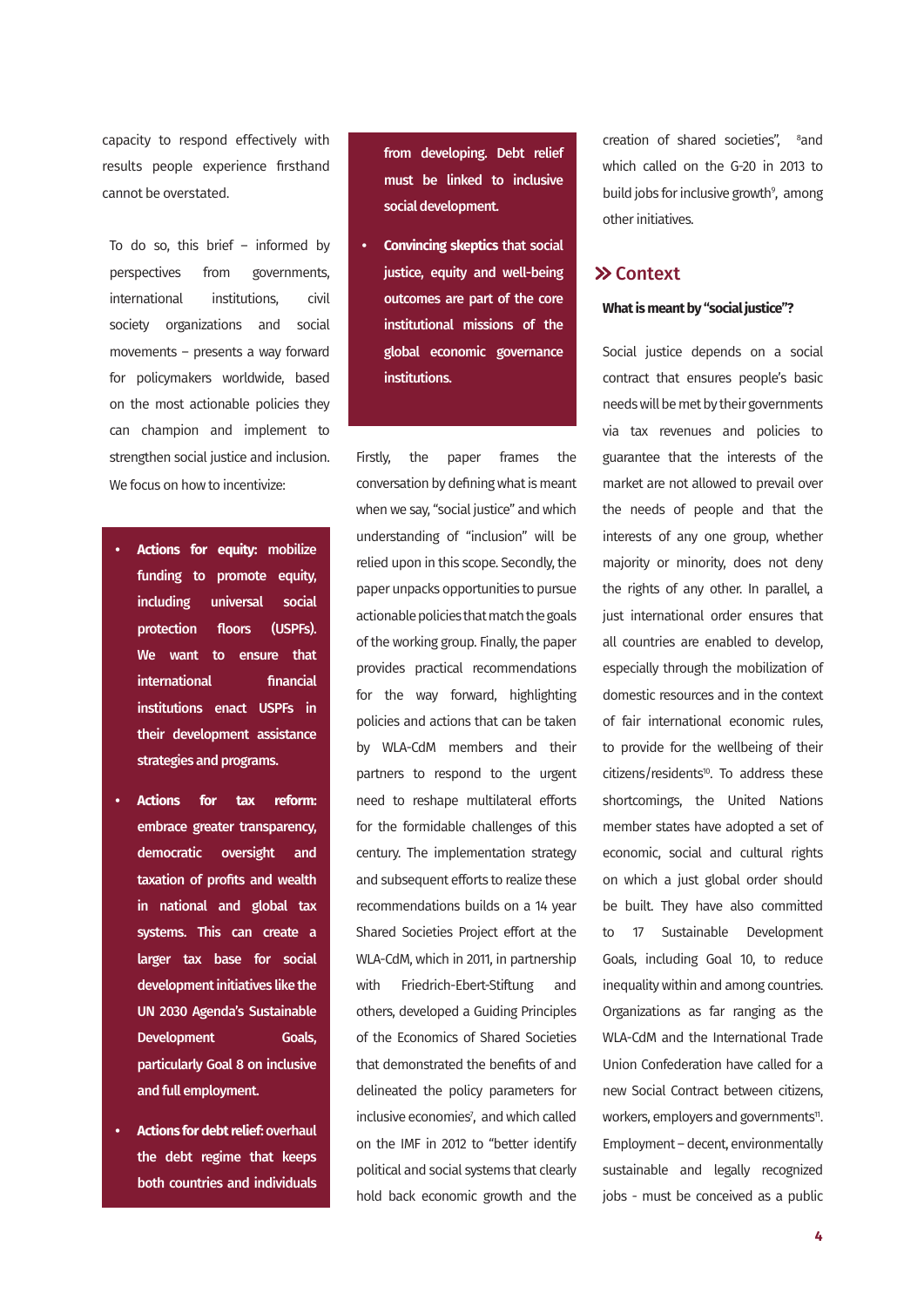<span id="page-4-0"></span>good and end in itself beyond simple consideration as a factor or cost of production

#### **What is meant by "inclusion"?**

Within the spectrum of policies for inclusion, we focus on the provision of equal opportunities for economic, social and political inclusion/inclusive growth, backed up by actually inclusive outcomes so that everyone, regardless of background, is able to achieve their full potential in life. "Inclusion is not just about income but all aspects of people's well-being, including the capacity to shape political decisions" at both national and international levels<sup>12</sup>. As to how we assess "actually inclusive" outcomes, the Club de Madrid's Shared Societies program and the United Nations, which have had many dialogues in the past decade on the topic, predict greater social cohesion as an outcome of social inclusion, recognizing a socially cohesive society as, "one where all

groups have a sense of belonging, participation, inclusion, recognition and legitimacy."<sup>13</sup> This perspective informed our assessments of social inclusion and cohesion.

### **Related concepts of "fairness and equity"**

In the context of rising populism and nationalism, economic inequality and instances of political capture, which together work to undermine governmental and multilateral efficacy, we recognize that political exclusion (e.g. of youth, women, ethnic groups, religious and other groups), in particular, prevents equitable outcomes and destroys social cohesion. Inclusion necessitates that people be enabled to participate meaningfully in the decisions that affect their lives. Among our guiding questions was this, "What do 'the people' say they want?", and how can the multilateral system respond to it? The working group's deliberations are

therefore informed by perspectives of multiple stakeholders from governments, international institutions, civil society organizations and social movements on the state of social justice, inclusion, cohesion, and equity within different societies and in the community of nations.

The concepts of fairness and equity are linked intrinsically to social justice. Equity describes a state of social justice, characterized by peace, diversity and inclusion, in which social dialogue and political representation have produced outcomes in which people and countries get what they need to succeed. The group's recommendations therefore link opportunities for positive reforms and initiatives to those with the potential to contribute most to a structural transformation for inclusion and equity.

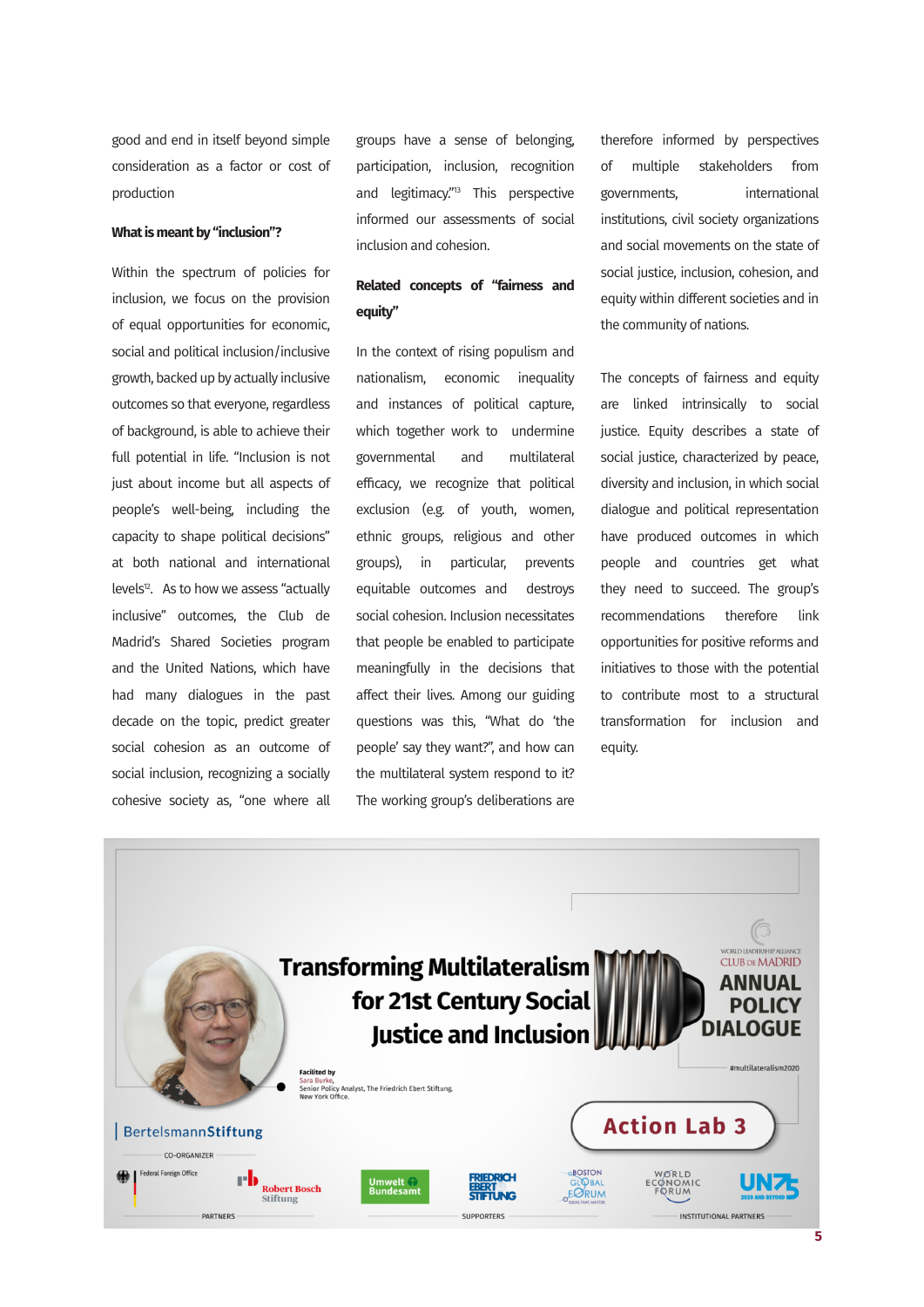#### <span id="page-5-0"></span> $\gg$  **Opportunities**

Rising calls by social movements and civil society groups for justice in their societies and their economies, and for the structural transformation needed to reach that goal, have provided an opportunity to rethink our economic assumptions and strategies, including how the multilateral system and human rights framework<sup>14</sup> can more fully support these efforts. Is it that difficult to imagine a World Bank and International Monetary Fund fully vested in fulfilling the 2030 Agenda? In the paragraphs below, are possible opportunities to incentivize transformative outcomes in the areas of policies for equity (including social protection floors), taxation, and debt. There is also a section on convincing skeptics to support economic transformation.

#### **Policies for equity**

The pandemic presents an opportunity to justify the practicality of investing fiscal resources in policies for equity. "This is not about compassion but about the survival of all["15](#page-10-0).

Embracing a new social contract is the first step: "Access to sick leave, unemployment benefits, and health benefits is useful for all in dealing with the effects of the pandemic but particularly so for poorer segments of society who lack a savings cushion and are thus living hand-to-mouth." [16](#page-10-0)Universal social protection floors

remain the most fundamental policy for equity, because they protect not just those who are traditionally seen as beneficiaries, but everyone in society. However, equity requires not just floors, but also the possibility to develop beyond them, which in turn requires paying attention to extreme levels of wealth at the top so that they do not undermine the social contract or corrupt political processes.

In recent years even the IMF has acknowledged that rising inequalities are macro-critical, in other words, that they have an impact on growth and macroeconomic considerations for which the institution is responsible. In response, redistributive policies have become part of the official policy portfolio<sup>17</sup>. We need to move forward with their widespread use, but in the face of political opposition to taxation and redistribution, we may also have to look at the "market" inequalities produced before taxes and transfers and ask why the way some economies work produces lower rates of inequality than others, a question under consideration by international experts on measuring inequality.<sup>18</sup>

We also must take care that new debt and fiscal deficits created to respond to COVID-19 do not result in a new round of austerity cuts with negative social impacts that will undermine public health systems, jobs and social protection as nations choose, and have chosen consistently, to seek fiscal

solvency to the detriment of economic resilience and social protections[.19](#page-11-0) Nowhere is this more evident than in Africa where countries were forced to seek national solutions to contain the pandemic without effective support from the international community and where an increasing share of global poverty and the youngest population in the world create a potentially incendiary recipe for political grievance. In this context, maintaining commitments and financing for Agenda 2030 Sustainable Development Goal 10 to Reduce inequality within and among countries becomes more imperative than ever. If the 70% of Africans under 35 cannot be brought into collaborative efforts of multilateral institutions for social development they will seek other outlets, including potentially conflict and polarization.

With increased levels of poverty and inequality due to the COVID-19 pandemic, this means that redistribution must be on the policy agenda, along with a new social contract, involving people, businesses, governments and the multilateral system.

# **Our top recommended action for equity:**

Support the August 2020 call for a Global Fund for Social Protection, based on the principle of global solidarity, to support countries to design, implement and, in specific cases, provide temporary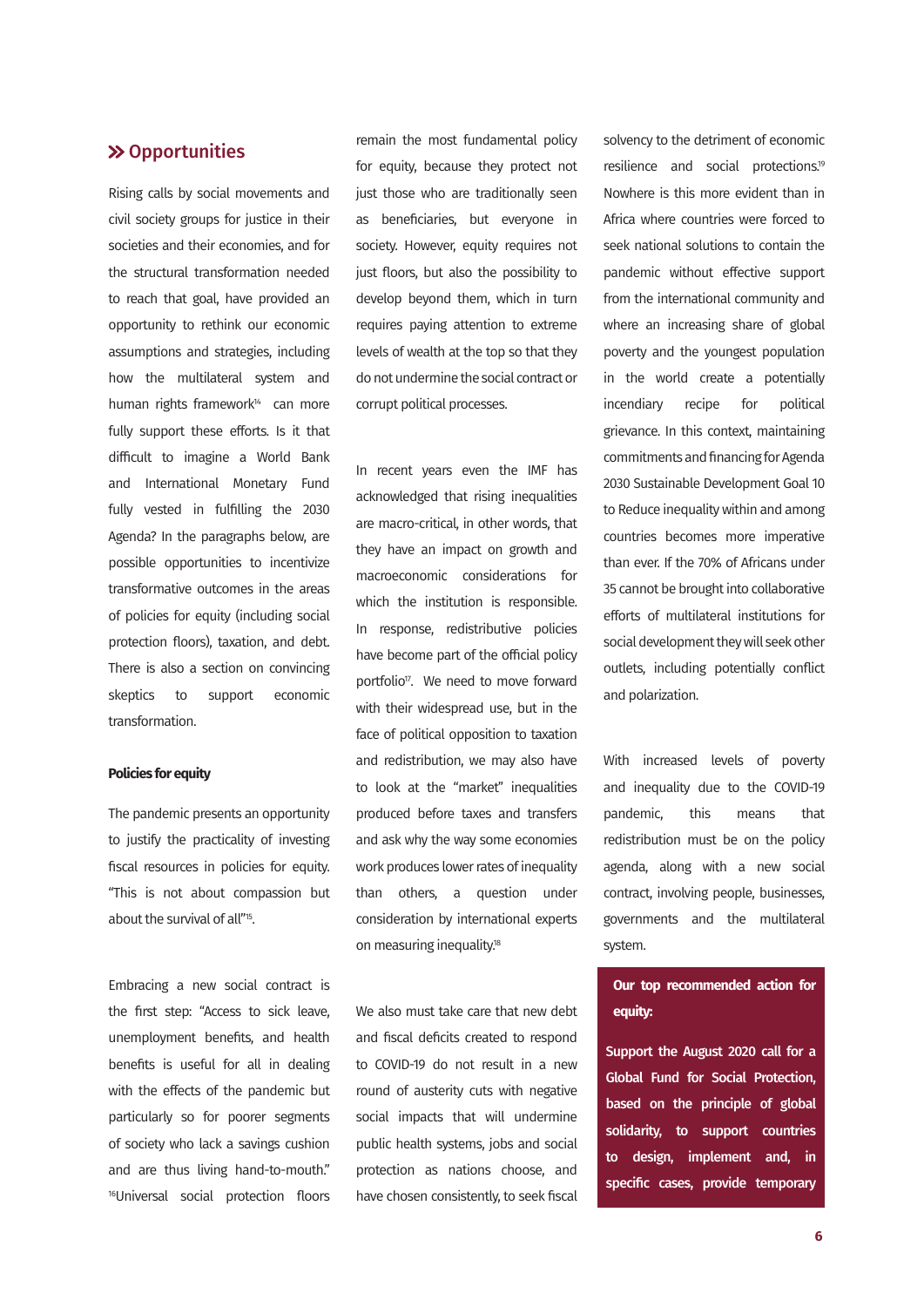<span id="page-6-0"></span>co-financing for national social protection floors<sup>20</sup>.

- We recommend universal public health systems to ensure quality health services to all citizens after the pandemic.
- We recommend rights-based social policies to reduce poverty and inequality, including gender inequalities, such as adequate public care services, paid family and sick leave, subsidized day care, education - including continuing adult education and subsidized housing.
- We recommend investing also in justice resources so people can enforce their rights.
- Above all, governments need to avoid austerity cuts and fiscal consolidation, and instead look for financing options.

#### **Taxation**

Inequalities, both within countries and among them, are aided by an international tax system that has fostered global competition to attract foreign business with low taxes, creating a "race to the bottom" with a potentially negative impact on developed and developing countries alike. In addition, the use of "offshore" structures by high net-worth individuals to effectively hide the real ownership of their wealth, as well as its location and often its very existence, has created fertile ground for tax avoidance, tax evasion, and other financial crimes. But fast shifting norms are evidence of a growing movement to recognize and reward transparency around wealth and responsible tax behavior that offers opportunities to push for heightened democratic oversight of taxation of profits and wealth in national and global tax systems. For developing countries, this would yield critical domestic resources for economic development. For developed countries this provides a means to counteract increased economic inequality exacerbated by the virus.

# **Our top recommended action for tax reform:**

Join, amplify and challenge existing multi-stakeholder and multilateral processes to reform international taxation regulations to think boldly and globally to ensure that countries and the global system can finance inclusive social development initiatives to achieve the SDGs.

- We recommend policies to increase tax revenues via progressive income and wealth taxation - including emergency solidarity taxes on high profits, private wealth and risky financial products - and *corporate taxatio[n21](#page-11-0)* , including taxes to the largely untaxed financial sector.
- We recommend strong measures to stop *illicit*

*financial flows*, including unitary taxation $^{22}$  and a global asset registry<sup>23</sup>.

- We recommend that governments *avoid austerity cuts and fiscal consolidation,* and instead look for financing options.
- We recommend that OECD publish aggregate data on overseas private wealth, by country of origin and destination, which is tabulated currently but not made publicly available.<sup>24</sup>

#### **Debt**

Since the pandemic began, the International Monetary Fund (IMF) has suspended its Article IV bilateral surveillance to focus on global surveillance. In response to the crisis, it has engaged in 80 emergency and precautionary lending operations<sup>25</sup>, whereas in a more normal year they would have processed only 3-4 emergency loans. While emergencies are up, regular lending (both concessional and general resource account) is way down. Compounding the challenge, in recent years the composition of lending and debt has been shifting to include more private creditors. They have not fully signed up to either of the debt relief measures enacted thus far by the multilateral creditors: neither the Catastrophic Containment Relief Tranche (CCRT), which writes off debt servicing to 34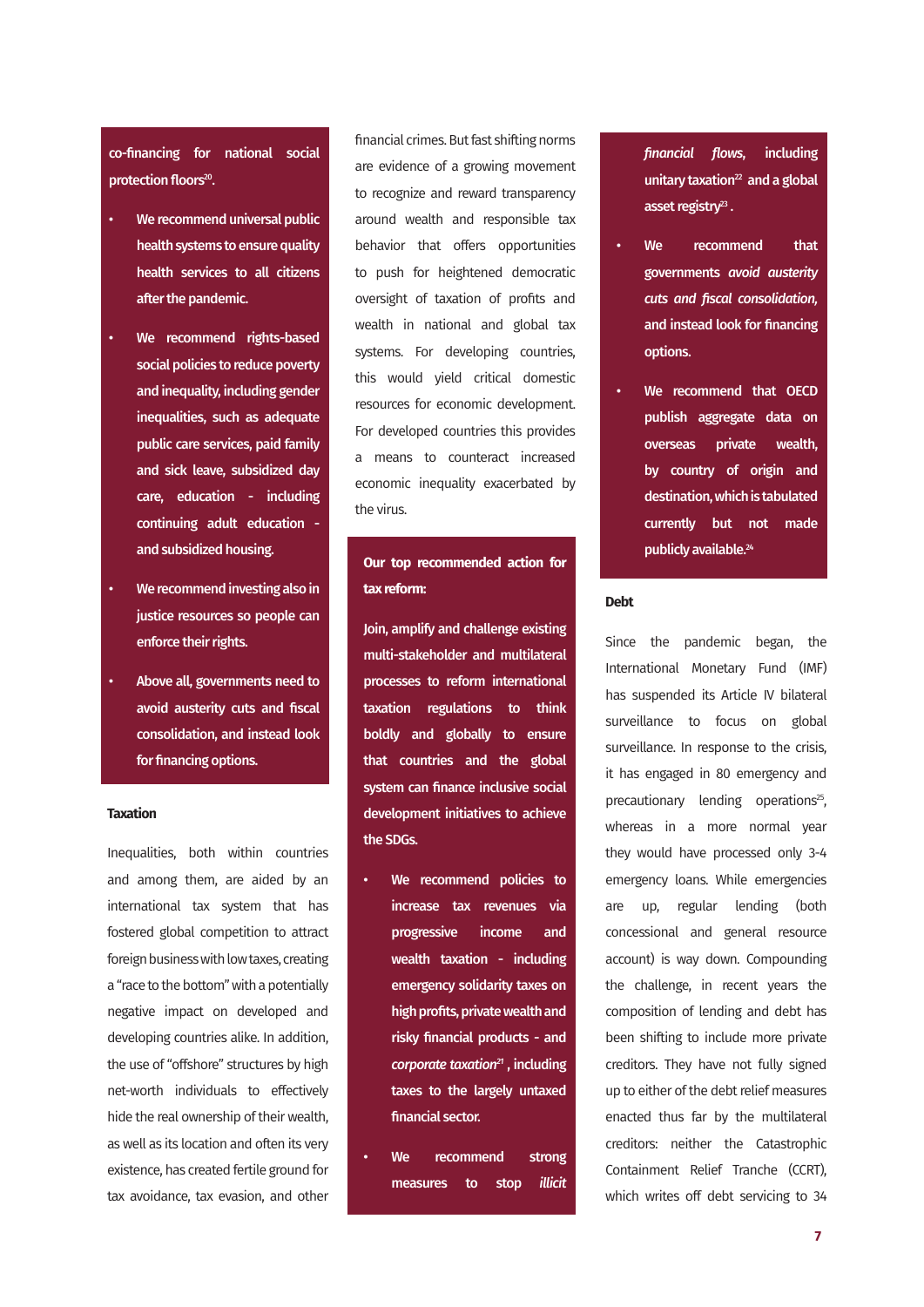<span id="page-7-0"></span>eligible low-income countries for two years, nor the Debt Service Suspension Initiative (DSSI) announced in April by the G20 and heads of the IMF and World Bank, which offers "flow relief" to IDA eligible countries to push out debt servicing for 4-5 years has buy in from private creditors.

Consequently, although many countries are seeking relief, many are not – or are not seeking adequate relief – because of worries this might impact them negatively when they eventually seek loans in the private markets. This has resulted in many middle and lower nations reducing investments to combat inequality, climate change and health<sup>26</sup>. This backdrop – the urgent and ongoing need for countries to cope with the spread of Covid-19, the economic effects and aftereffects of lockdown, and the uncertainty of recovery absent a universal vaccine – creates an opportunity to fundamentally overhaul the debt regime that keeps both countries and individuals from developing. If 75% of the millions of new poor created by the pandemic are from middle income countries, we will need debt suspension beyond current levels. This will require greater coordination with and regulation of private lenders through expanded Debt Sustainability Analysis which places value on investments in equity and inclusion (like health, education, universal social protections).

**Our top recommended action for debt relief:**

Redouble efforts for systematic debt relief – including debt forgiveness when warranted but at least moratoria with restructuring – and ensure that savings are invested in inclusive social development initiatives linked to the Agenda 2030's Sustainable Development Goals.

- We recommend that the G20 and international financial institutions extend the Debt Service Suspension Initiative at least to the end of 2021 and that it be extended to emerging economies.
- We recommend that the private sector embrace the Debt Service Suspension Initiative, so we encourage debt and development  $campaligns<sup>27</sup>$  to incentivize private sector compliance<sup>28</sup>, or to call out lack of compliance.
- We recommend that IMF conduct a general issuance of Special Drawing Rights (SDRs) to be mobilized for Covid recovery and development.
- We recommend that G20 countries negotiate and direct IMF to set up a formal institutional mechanism to manage the restructuring of sovereign debts, beyond the market-based mechanism that was agreed in 2015<sup>29</sup>.

#### **Convincing skeptics**

Mounting evidence supports movement towards inclusive, wellbeing economies, yet transformation requires convincing skeptics with evidence that economic inclusion and equality produce economic benefits for all. "Shared Societies, in which diverse groups and individuals are economically integrated and utilise their talents and skills, tend to be more stable societies, which enjoy higher economic growth than divided societies<sup>30</sup>.

We must continue to work to demonstrate these benefits by 'forging' inclusive and wellbeing economic practice. "The forgers are the policy makers – civil servants and politicians – rolling up their sleeves and delivering the sort of changes needed." Members of the WLA-CdM and this Working Group are ready to join an effort to push forward these "frontiers" as "pockets of good practice["31](#page-11-0). By combining the leadership experience of the WLA-CDM Members with the increasing evidence for the benefits of inclusive, equitable wellbeing economies we have a powerful lobby for replicating and expanding this demonstration effect.

The imperative for transformation is obvious beyond the analytical, policy sphere: we are witnessing the call for revolution in the streets. The global rise of protests by people demanding respect for diversity and inclusion, economic security, gender equality, climate adaptation and accountable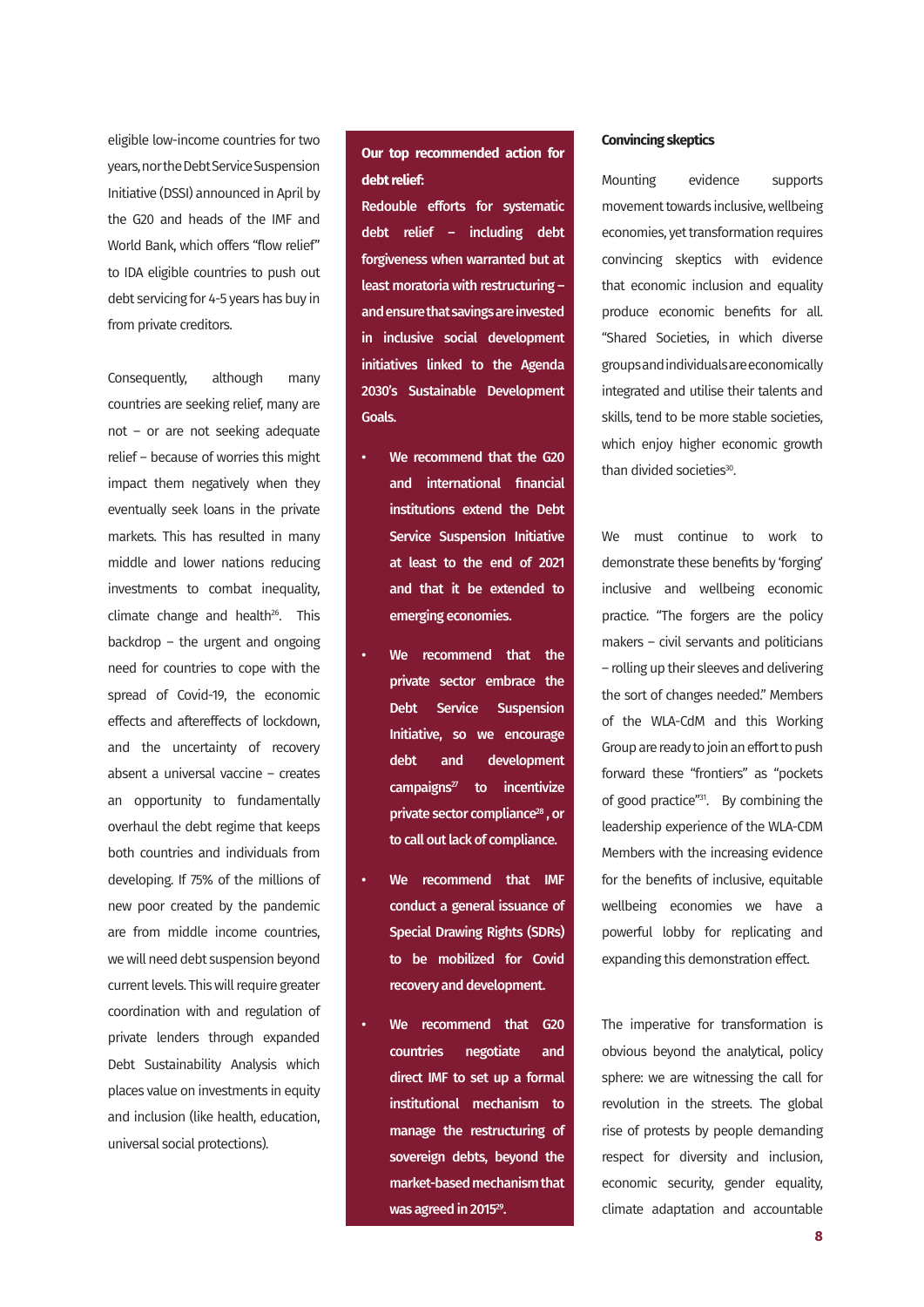<span id="page-8-0"></span>public institutions means that our multilateral framework will either adapt and respond effectively or be left redundant. Building more accountable institutions means bringing together key stakeholders in social dialogue, certainly including labor, the private sector and decisionmakers, but also other stakeholder groups impacted by policies, to forge a new consensus on policies that have been decided in exclusive political deliberations and behind closed doors to date. Making the social impacts of policy apparent to multilateral institutions like the G-20, United Nations, World Bank and IMF, through public engagement is critical for not only for their ability to respond but also for their legitimacy going forward. We believe social dialogue with concrete outcomes is the best way forward.

# **Our top recommended action to convince skeptics:**

Build a multi-stakeholder lobby to transform international finance institutions towards mission-level objectives of equity, inclusion and well-being.

We recommend policymakers integrate the increasing abundance of empirical analysis demonstrating the benefits of equity, inclusion and wellbeing economies in economic policy and governance initiatives<sup>32</sup>.

We recommend that policymakers "listen" to the people they represent, including taking stock of an increasing number of protests that express grievances with the political and economic system<sup>33</sup>.

We must convene the framing for a global reflection on moving a new social compact forward. Twenty-five years ago, the World Summit for Social Development brought together 117 Heads of State and Government to redefine investments that evolved into a consensus of 193 nations in the Agenda 2030 Sustainable Development Goals. It is now time to do so again, not just to Build Back Better, but to reset our multilateral framework for equity, inclusion and wellbeing.

#### **EXAMPLE PROAD FORWARD**

By transforming our global economic governance framework from traditionally measured macroeconomic growth and average income used as parameters for poverty reduction towards standards of equity. inclusion and wellbeing, we are working not just for social justice but for greater stability. The transformations required are not merely economic, but political, as they require a negotiation of prerogatives almost always controlled by elites which produce unequal political and policy leverage and exclude those outside the realms of power.

"We can implement an agenda to revitalize income and well-being across the economic spectrum and strengthen the economy. Time and time again, both democracy and the market economy have delivered vast improvements in living standards. To deliver on their promises, both require a high degree of inclusiveness, and institutions and rules that balance the power of economic interests." [34](#page-12-0)

At the same time, the structural inequities that block such successes exist not only inside of nation-states but also among them. "Making globalization more inclusive will require policies that tackle inequality within advanced economies and boost convergence in living standards between Africa and high-income countries. African policymakers, with support from external partners, can play their part by accelerating regional integration, bridging gaps in labor skills and digital infrastructure, and creating a mechanism to own and regulate Africa's digital data." [35](#page-12-0)

#### > Our Call to Action

We are compelled by the Covid crisis to rebuild our economies and societies. To do so we will have to muster the political will to redirect the international economic governance institutions towards these ends, guided by a strategy to ensure inclusion and equity both within and among nations. This is the result of the dire need in evidence of a once-a-century convergence of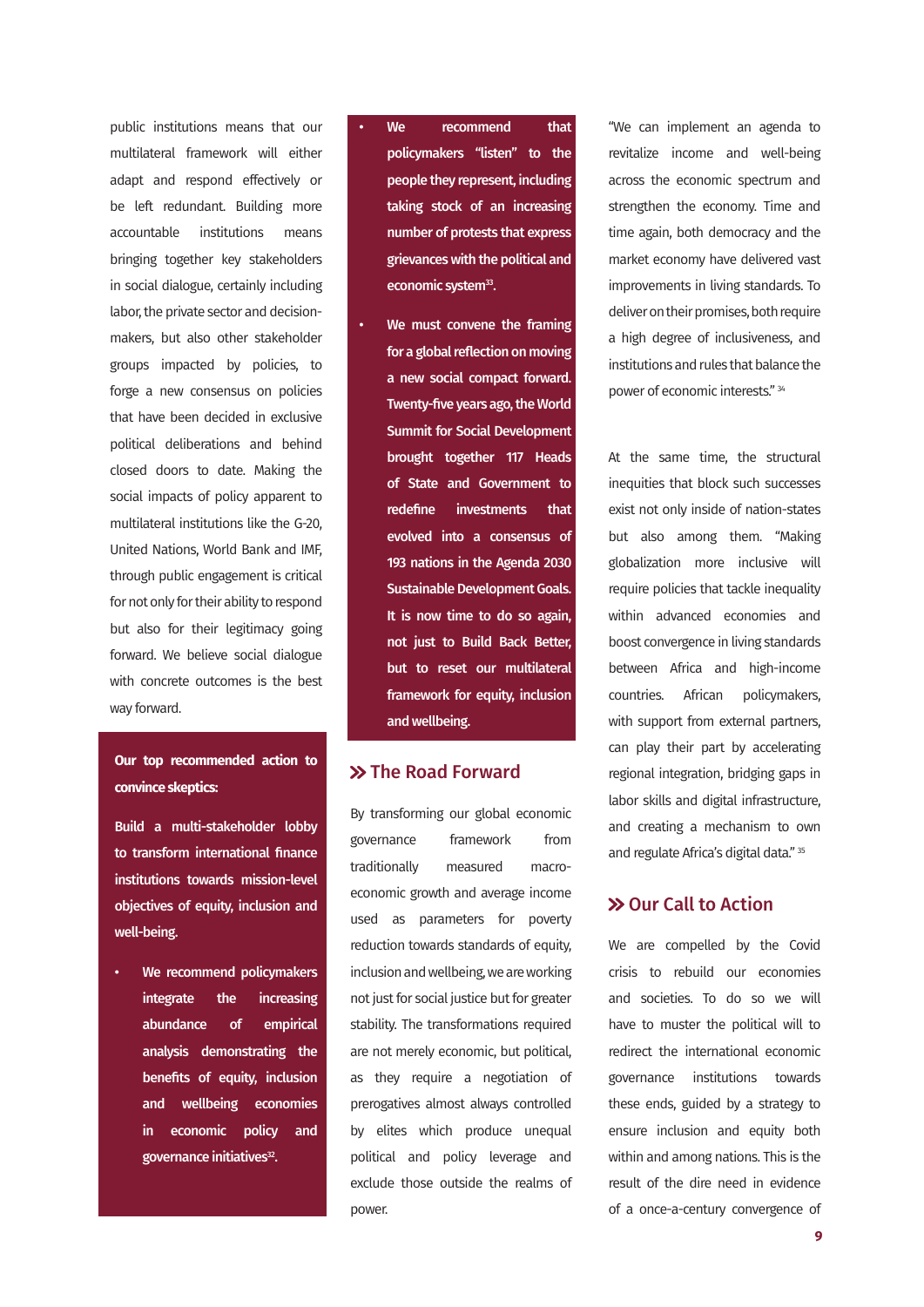<span id="page-9-0"></span>all stakeholders: public, private and increasingly, people on the ground in communities and identity groups across the world. COVID-19 has tragically forced us to face a reality that many analysists were promoting already: the economy is a not an objective in-of-itself but rather a tool in service of higher goals<sup>36</sup>. Our global economic governance institutions must go back to the drawing board to reorient economic goals beyond macroeconomic growth towards human and ecological well-being.

In other words, making our global economic governance institutions transformative is returning them to their original philosophical purpose of building prosperous, resilient and stable societies is no less formidable a task than was creating the multilateral economic governance system over the last 75 years. The COVID – 19 pandemic is just the latest of a daunting catalogue of challenges including climate change, dislocation, food insecurity, political polarization and public anxiety about globalization and whether digitalization, the prevailing multilateral framework, and rule of law are meeting the needs of the 21st century. $37$  The global economic governance framework cannot simply try to muddle through, nor adhere to the policy agendas and mindsets of the previous century. The times demand vision and verve.

**To this end we call for the convening of a multi-stakeholder campaign to urge the governments of Member States and the international financial institutions to implement standards of equity, inclusion and wellbeing; enact universal social protections; develop an effective international tax revenue regime; and enact a moratorium on debt for 2021.**

Our global economic governance institutions must become clear proponents for economic transformation beyond a notion of purely financial profitability driving market economies. There is an opportunity for the multilateral system to play a powerful, and not merely functional, role, in leading forward with vision and political will to accomplish an historic commitment to the spirit of peace and equitable wellbeing for all humanity which inspired the foundation of the United Nations and Bretton Woods institutions 75 years ago. That means that our multilateral framework integrates the evolution of our increasingly diverse and interconnected societies to respond demonstrably to the people, and particularly those made most vulnerable, by global challenges. Increased frustration by citizens and migrants around the globe is calling into question the social compacts in place and require a renewed focus on democratic governance that is finally participatory, accountable

and inclusive. If global institutions cannot rise to this task, we face a stark scenario of zero-sum competition not unlike the period that created the tragedies which led to our current framework for global cooperation. We must heed these warnings, expressed in so many signs of urgency and despair, and move forward towards a more inclusive and equitable framework for global cooperation, as we have delineated in this Policy Brief.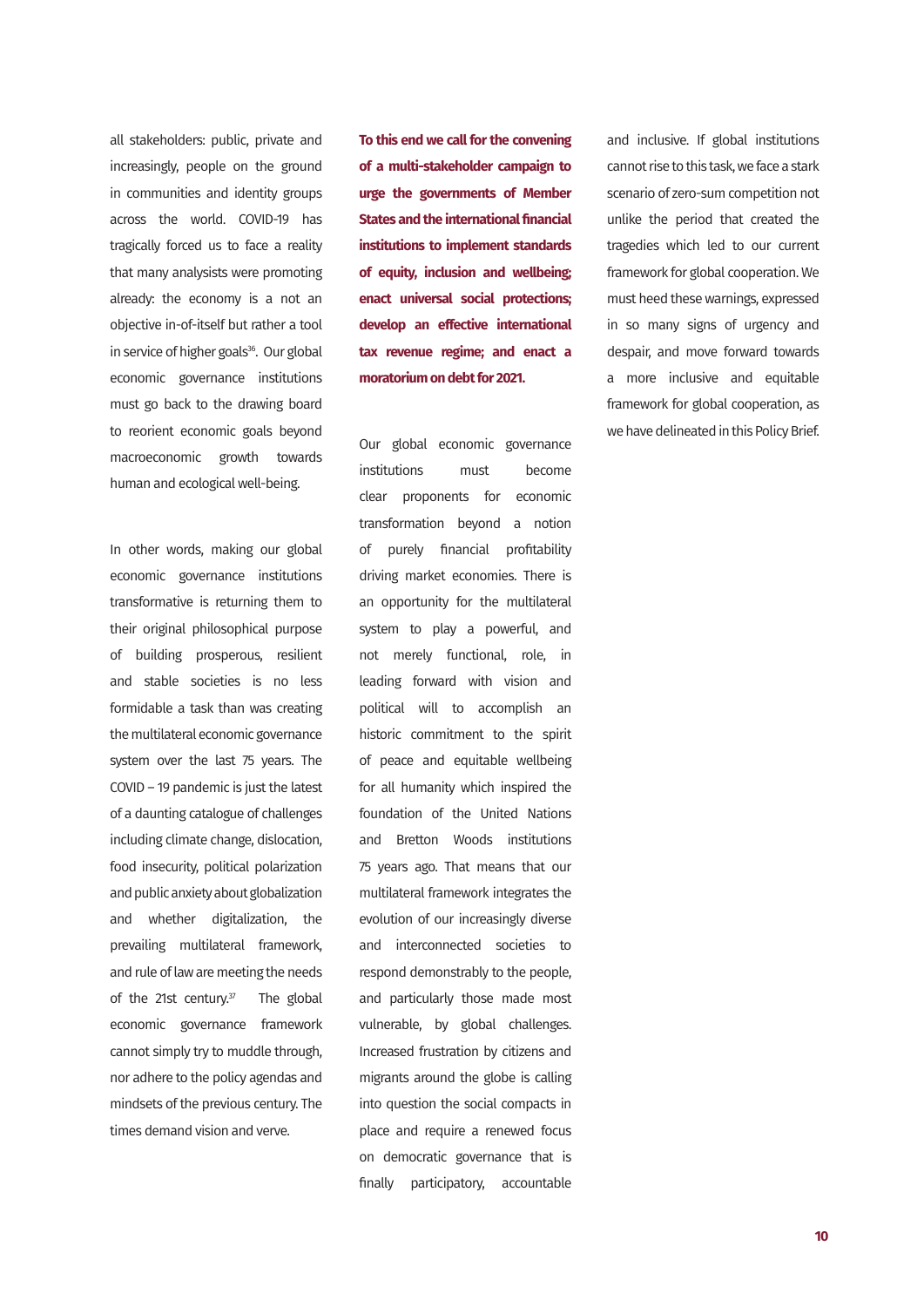#### Endnotes

<span id="page-10-0"></span>[1.](#page-2-0) President Laura Chinchilla, comments during virtual webinar '*Post-COVID Recovery and the Future of Global and Economic and Social Governance*' organized by the Global Governance Forum, 16 September 2020. Prime Minister Aminata Touré, comments during virtual Global Summit of the UNITE Global Parliamentarians Network to End Infectious Diseases, 8 September 2020. [2](#page-2-0). This refers both to formal institutions including the United Nations system, especially the International Monetary Fund and

World Bank Group, but also to regional development banks and financial rule-setting institutions like the Financial Stability Board and OECD, as well as to "informal" multilaterals like the G20.

[3](#page-2-0). The World Bank's measure of \$1.90 a day is too low a bar: other measures like the Ethical Poverty Line suggest poverty has gotten worse.

[4.](#page-2-0) https://www.ituc-csi.org/moving-beyond-gdp

[5](#page-2-0). Steven Rattner's New York Times article, "Dambisa Moyo's Proposals for Saving Democracy": "she argues compellingly that the global failure to achieve sustained, inclusive growth underpins the rampant political turmoil". [https://www.nytimes.](https://www.nytimes.com/2018/06/07/books/review/dambisa-moyo-edge-of-chaos.html) [com/2018/06/07/books/review/dambisa-moyo-edge-of-chaos.html](https://www.nytimes.com/2018/06/07/books/review/dambisa-moyo-edge-of-chaos.html)

[6.](#page-2-0) Danilo Türk and Cassam Uteem, Building Back Better: Transforming our Global Economic Governance Institutions for Shared Societies, Just Transitions, The Parliamentary Network on the World Bank and International Monetary Fund, October 2020.

[7](#page-3-0). WLA-CdM, [The Economics of Shared Societies](http://www.clubmadrid.org/wp-content/uploads/2017/10/6.-Economics-of-SSP.pdf), 2011, p. 15.

[8.](#page-3-0) Jack Boorman, FES International Policy Analysis: "A Global Shared Societies Agenda

The Role of the International Monetary Fund" 2012 [https://sdgs.un.org/sites/default/files/publications/580GlobalSharedSocie](https://sdgs.un.org/sites/default/files/publications/580GlobalSharedSocietiesAgenda-RoleOfIMF.pdf) [tiesAgenda-RoleOfIMF.pdf](https://sdgs.un.org/sites/default/files/publications/580GlobalSharedSocietiesAgenda-RoleOfIMF.pdf)

[9](#page-3-0). WLA-CdM, [Jobs for Inclusive Growth: A Call to the G-20](http://www.clubmadrid.org/wp-content/uploads/2017/10/Jobs-for-inclusive-growth-A-call-to-the-G-20.pdf), 2013.

[10](#page-3-0). One example is "The Economy of Well-Being". This is a policy agenda launched at the EU level by Finland during its Council presidency in 2019, leading to [the adoption of EU Council Conclusions on the Economy of Well-Being](https://www.consilium.europa.eu/en/press/press-releases/2019/10/24/economy-of-wellbeing-the-council-adopts-conclusions/). One of Finland's aims in launching this agenda was to help connect the well-being approach to the European Pillar of Social Rights.

[11.](#page-3-0) See Sharan Burrow, A New Social Contract, 2020. <https://www.socialeurope.eu/a-new-social-contract> and [http://www.club](http://www.clubmadrid.org/policy-lab-transatlantic-approaches-on-digital-governance-a-new-social-contract-on-artificial-intelligence/)[madrid.org/policy-lab-transatlantic-approaches-on-digital-governance-a-new-social-contract-on-artificial-intelligence/](http://www.clubmadrid.org/policy-lab-transatlantic-approaches-on-digital-governance-a-new-social-contract-on-artificial-intelligence/)

[12.](#page-4-0) Boarini et al. See https://www.g20-insights.org/wp-content/uploads/2017/03/Inequality\_reducing\_inequality\_and strengthening cohesion through Inclusive growth.pdf

[13.](#page-4-0) UN-DESA Department of Social Development [https://www.un.org/development/desa/socialperspectiveondevelopment/](https://www.un.org/development/desa/socialperspectiveondevelopment/issues/social-integration.html) [issues/social-integration.html](https://www.un.org/development/desa/socialperspectiveondevelopment/issues/social-integration.html)

[14.](#page-5-0) See Martín Abregú's https://www.openglobalrights.org/new-strategies-for-tackling-inequality-with-human-rights/

15. "Globally, the inadequacy of social protection coverage is clear from the fact that less than half of the world's population is covered by any form of social protection, and only 29 per cent are covered by social protection over the life-cycle. In the developing regions, such coverage is even lower: for example, in India only 22 per cent of the population has any form of social protection, while several countries in Africa have coverage rates of only 10-15 per cent." (Ghosh ILO 4/2020)

16. Davide Furceri, Prakash Loungani, Jonathan D. Ostry, "How Pandemics Leave the Poor Even Farther Behind", May 2020, https://blogs.imf.org/2020/05/11/how-pandemics-leave-the-poor-even-farther-behind/

17. Tackling Income Inequality Requires New Policies" https://blogs.imf.org/2019/05/15/tackling-income-inequality-requiresnew-policies/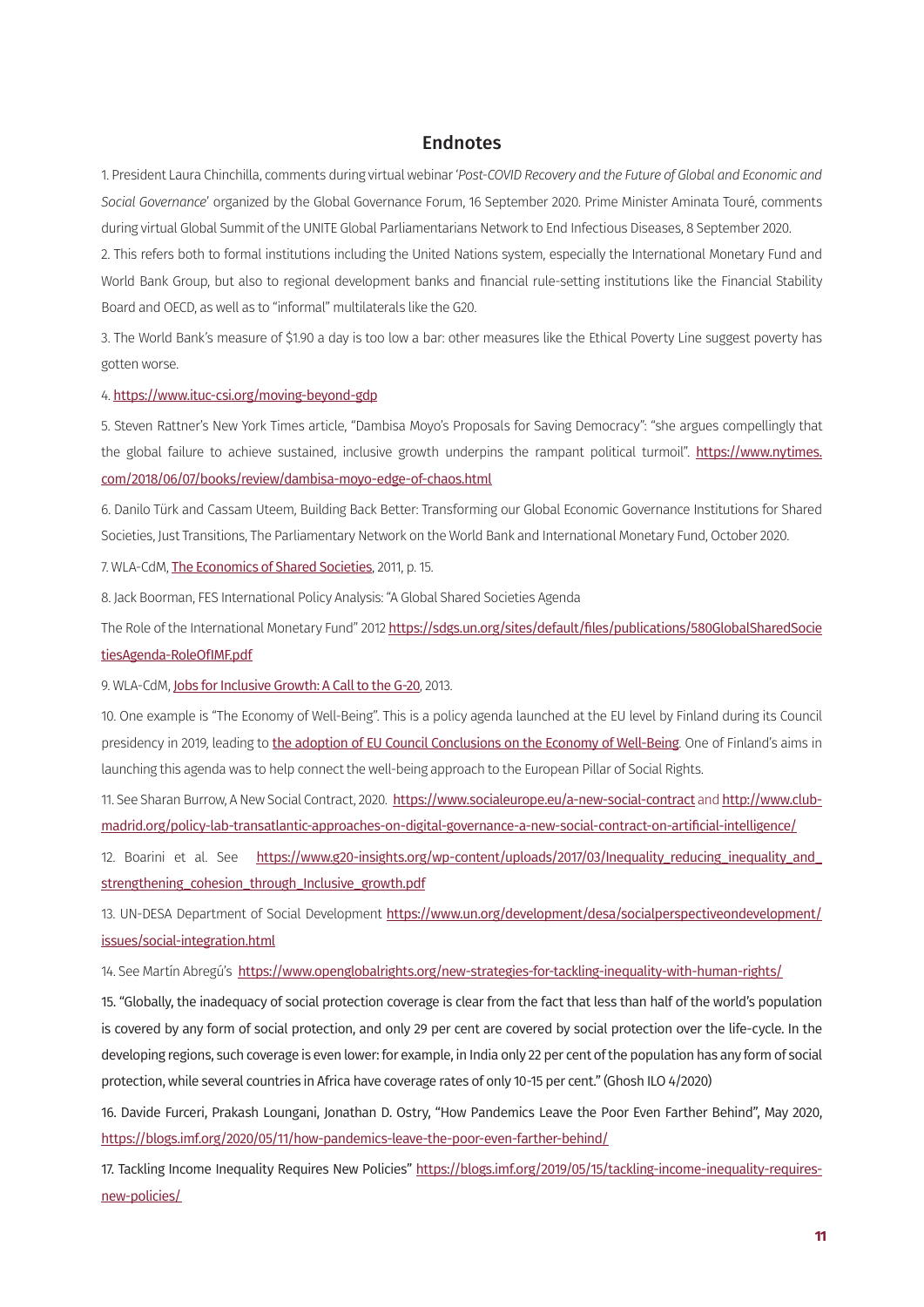<span id="page-11-0"></span>[18](#page-5-0). Sara Burke "Is redistribution necessary to reduce inequality?" [https://www.fes.de/en/shaping-a-just-world/article-in-shap](https://www.fes.de/en/shaping-a-just-world/article-in-shaping-a-just-world/is-redistribution-necessary-to-reduce-inequality)[ing-a-just-world/is-redistribution-necessary-to-reduce-inequality](https://www.fes.de/en/shaping-a-just-world/article-in-shaping-a-just-world/is-redistribution-necessary-to-reduce-inequality)

[19](#page-5-0). Ortiz, https://www.gi-escr.org/blog/citizen-action-is-central-to-the-global-response-to-covid-19 and Jayati Gosh and Brahima Coulibalay, 5 October 2020 Working Group on Social Justice and Inclusion deliberations.

[20.](#page-6-0) Global Coalition for Social Protection Floors: http://www.socialprotectionfloorscoalition.org/civil-society-call/

[21.](#page-6-0) Ocampo and Faccio "The poor and vulnerable are already suffering the most from the COVID-19 pandemic; they must not be left to carry the economic burden of rescue packages as well. It is time for those who have the most – and have long avoided paying their fair share – to start pulling their weight." [\(Making Multinationals and the Wealthy Pay](https://www.project-syndicate.org/commentary/multinationals-corporate-tax-reform-covid19-by-jose-antonio-ocampo-and-tommaso-faccio-2020-06))

[22](#page-6-0). Since a multinational actually functions as one entity, it should be treated that way for tax purposes. The total global profits of a multinational should be calculated, and then apportioned across countries according to some formula based on sales, employment and users (for digital companies). The beauty of this proposal is that just a few large countries can move the debate and make it less advantageous for global companies to shift their profits around. [\(Ghosh Tax Policy 2020\)](https://www.thehindu.com/opinion/a-tax-policy-that-could-work/article29675502.ece).

23. Roadmap to Global Asset Registry [https://static1.squarespace.com/static/5a0c602bf43b5594845abb81/t/5c988368eef1a15](https://static1.squarespace.com/static/5a0c602bf43b5594845abb81/t/5c988368eef1a1538c2ae7eb/1553498989927/GAR.pdf) [38c2ae7eb/1553498989927/GAR.pdf](https://static1.squarespace.com/static/5a0c602bf43b5594845abb81/t/5c988368eef1a1538c2ae7eb/1553498989927/GAR.pdf)

[24](#page-6-0) Ocampo and Faccio "automatically exchanged information on 47 million financial accounts [is] worth approximately €4.9 tril-lion (\$5.5 trillion), through the OECD Global Forum's Automatic Exchange Of Information program." [\(Making Multinationals and](https://www.project-syndicate.org/commentary/multinationals-corporate-tax-reform-covid19-by-jose-antonio-ocampo-and-tommaso-faccio-2020-06) [the Wealthy Pay](https://www.project-syndicate.org/commentary/multinationals-corporate-tax-reform-covid19-by-jose-antonio-ocampo-and-tommaso-faccio-2020-06))

25. "IMF Lending During the Pandemic and Beyond", September 17, 2020 [https://blogs.imf.org/2020/09/17/imf-lending-during](https://blogs.imf.org/2020/09/17/imf-lending-during-the-pandemic-and-beyond/)[the-pandemic-and-beyond/](https://blogs.imf.org/2020/09/17/imf-lending-during-the-pandemic-and-beyond/)

[26.](#page-7-0) Jayati Gosh, Working Group on Social Justice and Inclusion deliberations, 5 October 2020.

[27](#page-7-0). Civil society call for a debt jubilee to tackle the Covid-19 health and economic crisis [https://www.jubileeusa.org/letter\\_glob](https://www.jubileeusa.org/letter_global_jubilee_covid_letter_2020)al\_iubilee\_covid\_letter\_2020

[28.](#page-7-0) The UN's recent "Menu of Options" document - see the section on Private Sector

Creditors Engagement https://www.un.org/sites/un2.un.org/files/part\_i-\_executive\_summary\_menu\_of\_options\_financing for development covid19.pdf

29. José Antonio Ocampo "Financing and debt management for emerging market economies" [https://www.brookings.edu/blog/](https://www.brookings.edu/blog/future-development/2020/05/26/financing-and-debt-management-for-emerging-market-economies/) [future-development/2020/05/26/financing-and-debt-management-for-emerging-market-economies/](https://www.brookings.edu/blog/future-development/2020/05/26/financing-and-debt-management-for-emerging-market-economies/)

30. WLA-CdM, [The Economics of Shared Societies,](http://www.clubmadrid.org/wp-content/uploads/2017/10/6.-Economics-of-SSP.pdf) 2011

31. Katherine Trebeck, Remarks to All Party Parliamentary Group on Wellbeing Economics (UK), 18 June 2019. [https://wellbe](https://wellbeingeconomy.org/katherine-trebecks-remarks-to-all-party-parliamentary-group-on-wellbeing-uk)[ingeconomy.org/katherine-trebecks-remarks-to-all-party-parliamentary-group-on-wellbeing-uk](https://wellbeingeconomy.org/katherine-trebecks-remarks-to-all-party-parliamentary-group-on-wellbeing-uk)

32. See Heather Boushey: How Inequality Constricts Our Economy and What We Can Do About It, Harvard University Press, 2019; Liam Byrne (editor), Just Transitions, The Parliamentary Network on the World Bank and International Monetary Fund, October 2020; The Productivity-Inclusiveness Nexus; OECD (2018a) Opportunities for All: A Framework for Action on Inclusive Growth; OECD (2018b) A Broken Social Elevator? and OECD (2019) Under Pressure: The Squeezed Middle Class; [https://www.ilo.org/wc](https://www.ilo.org/wcmsp5/groups/public/---dgreports/---cabinet/documents/publication/wcms_649127.pdf)[msp5/groups/public/---dgreports/---cabinet/documents/publication/wcms\\_649127.pdf;](https://www.ilo.org/wcmsp5/groups/public/---dgreports/---cabinet/documents/publication/wcms_649127.pdf) Scott Page, The Difference, How The Power of Diversity Creates Better Groups, Firms, Schools and Societies, Princeton University Press, 2008; Katherine Trebeck et al; Overcoming the Myths of Mainstream Economics to Enable a New Wellbeing Economy; McKinsey, Delivering through Di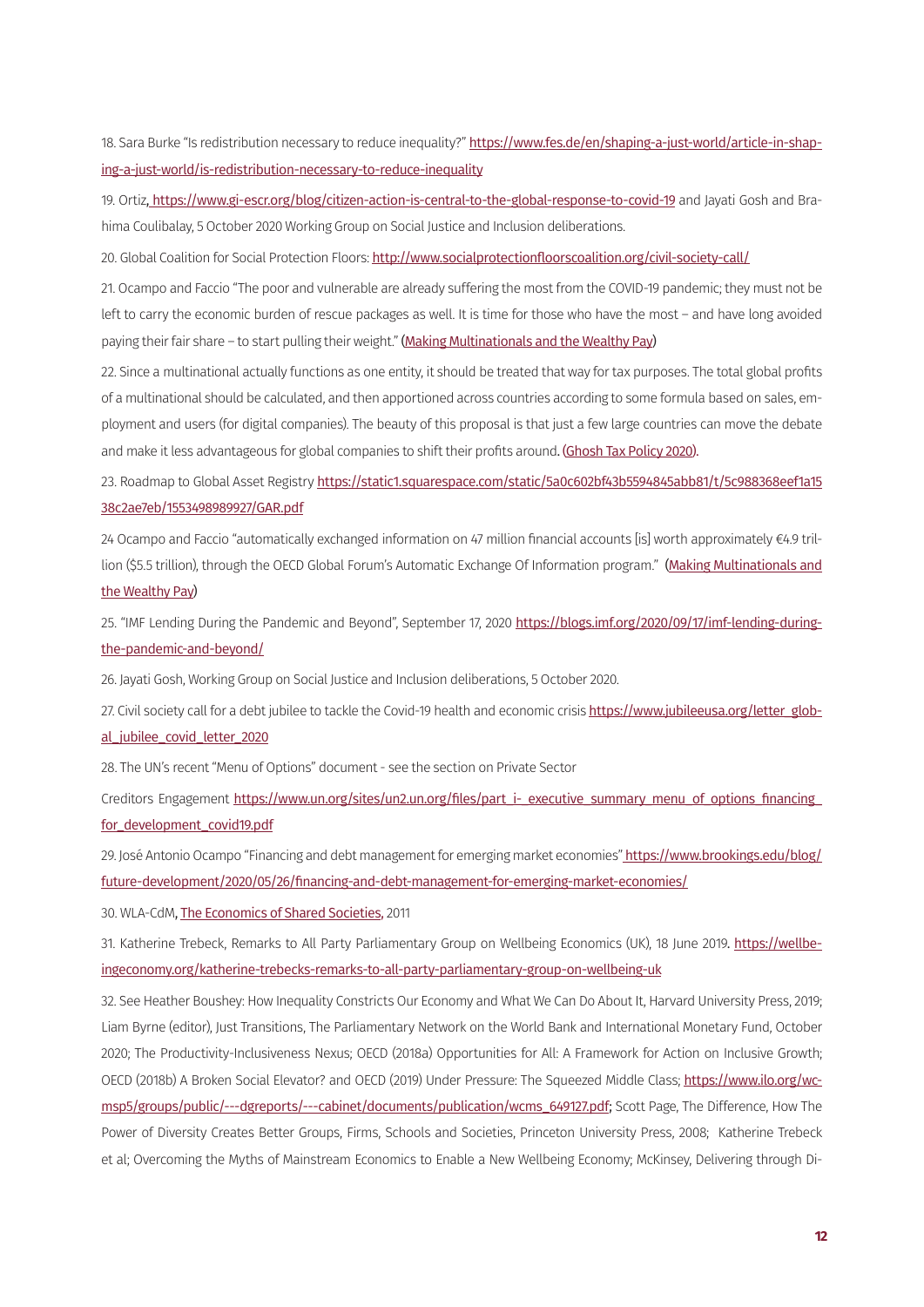<span id="page-12-0"></span>versity [https://www.mckinsey.com/~/media/mckinsey/business%20functions/organization/our%20insights/delivering%20](https://www.mckinsey.com/~/media/mckinsey/business%20functions/organization/our%20insights/delivering%20through%20diversity/delivering-through-diversity_full-report.ashx) [through%20diversity/delivering-through-diversity\\_full-report.ashx](https://www.mckinsey.com/~/media/mckinsey/business%20functions/organization/our%20insights/delivering%20through%20diversity/delivering-through-diversity_full-report.ashx).

33. Ortiz, I., "World Protests Show Rising Outrage and Mounting Discontent" [https://www.globalissues.org/](https://www.globalissues.org/news/2020/06/10/26504) [news/2020/06/10/26504](https://www.globalissues.org/news/2020/06/10/26504)

[34.](#page-8-0) Boushey, Unbound: How Inequality Constricts Our Economy and What We Can Do About It, op.cit. pps. 191, 197.

[35](#page-8-0). Brahima Coulibaly and Ngozi Okonjo-Iweala [https://www.project-syndicate.org/commentary/africa-globalization-benefits](https://www.project-syndicate.org/commentary/africa-globalization-benefits-three-policies-by-ngozi-okonjo-iweala-and-brahima-coulibaly-2019-05)[three-policies-by-ngozi-okonjo-iweala-and-brahima-coulibaly-2019-05](https://www.project-syndicate.org/commentary/africa-globalization-benefits-three-policies-by-ngozi-okonjo-iweala-and-brahima-coulibaly-2019-05)

[36.](#page-9-0) Katherine Trebeck, comments at Action Lab, 20 October 2020.

[37](#page-9-0). See Ted Piccone, 'The Rule of Law is Under Duress Everywhere,' The Brookings Institution, 17 March 2020. [https://www.brook](https://www.brookings.edu/blog/order-from-chaos/2020/03/17/the-rule-of-law-is-under-duress-everywhere/#cancel)[ings.edu/blog/order-from-chaos/2020/03/17/the-rule-of-law-is-under-duress-everywhere/#cancel](https://www.brookings.edu/blog/order-from-chaos/2020/03/17/the-rule-of-law-is-under-duress-everywhere/#cancel)